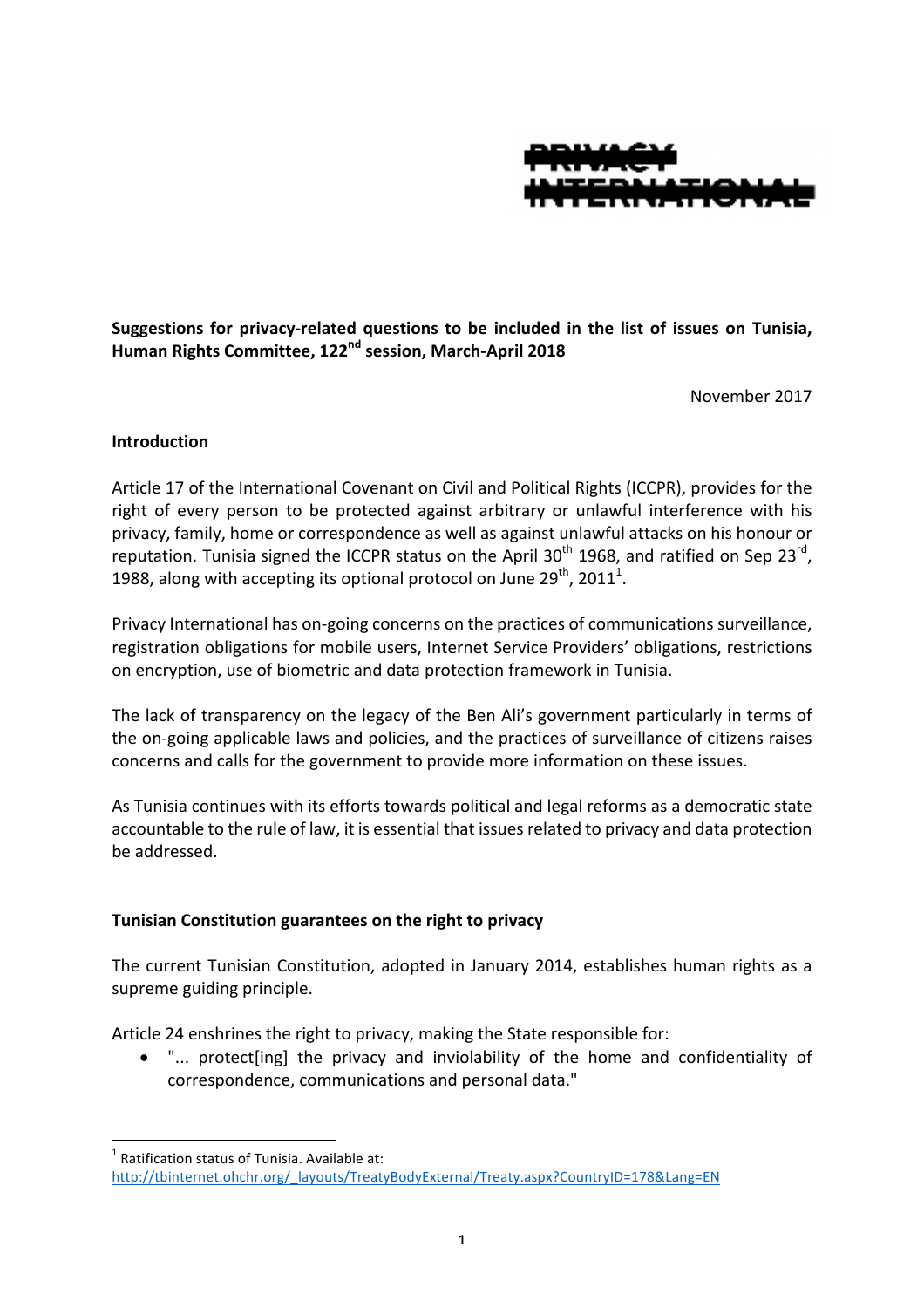Article 32 guarantees the right of access to information in the following terms:

• "The state guarantees the right to information and the right of access to information and communication networks."

In regards with any limitations to these rights, Article 49 underlines the necessity and proportionality of them, and highlights the role of the judiciary in any such limitations:

- "The limitations that can be imposed on the exercise of the rights and freedoms guaranteed in this Constitution will be established by law, without compromising their essence.
- "Any such limitations can only be put in place for reasons necessary to a civil and democratic state and with the aim of protecting the rights of others, or based on the requirements of public order, national defence, public health or public morals, and provided there is proportionality between these restrictions and the objective sought.
- "Judicial authorities ensure that rights and freedoms are protected from all violations."
- "No amendment may undermine the human rights and freedoms guaranteed in this Constitution<sup>"</sup>

Finally, Article 128 establishes the Human Rights Commission which oversees respect for human rights and conducts investigations into alleged human rights violations.

## Lack of accountability of surveillance agencies and powers

The extent of the surveillance apparatus in Tunisia, under the previous and current governments, remains unknown but evidence that has emerged over the last few vears have indicated President Ben Ali had purchased a wide range of sophisticated surveillance technologies<sup>2</sup>. It is unclear which technologies remain deployed and used by the current authorities.

The Constitutional fundamental rights and freedoms have not yet fully reflected in ordinary laws.

The government elected following elections announced the creation of the Technical Agency for Telecommunications (ATT) through Decree No. 4506 of November 2013<sup>3</sup>. The ATT was created to perform surveillance in accordance with investigative orders from the judiciary, therefore, only in the case of investigations launched by a court. The data collected is meant to be used as evidence for prosecutors and presented to the court.

 $2$  Wagner, Ben, Exporting Censorship and Surveillance Technology,, Humanist Institute for Co-operation with Developing Countries (Hivos), January 2012. Available at:

https://www.hivos.org/sites/default/files/exporting\_censorship\_and\_surveillance\_technology\_by\_ben\_wagne r.pdf

<sup>&</sup>lt;sup>3</sup> Decree No. 4506 of November 2013. Available at: http://www.legislation.tn/sites/default/files/fractionjournal-officiel/2013/2013F/090/Tf201345063.pdf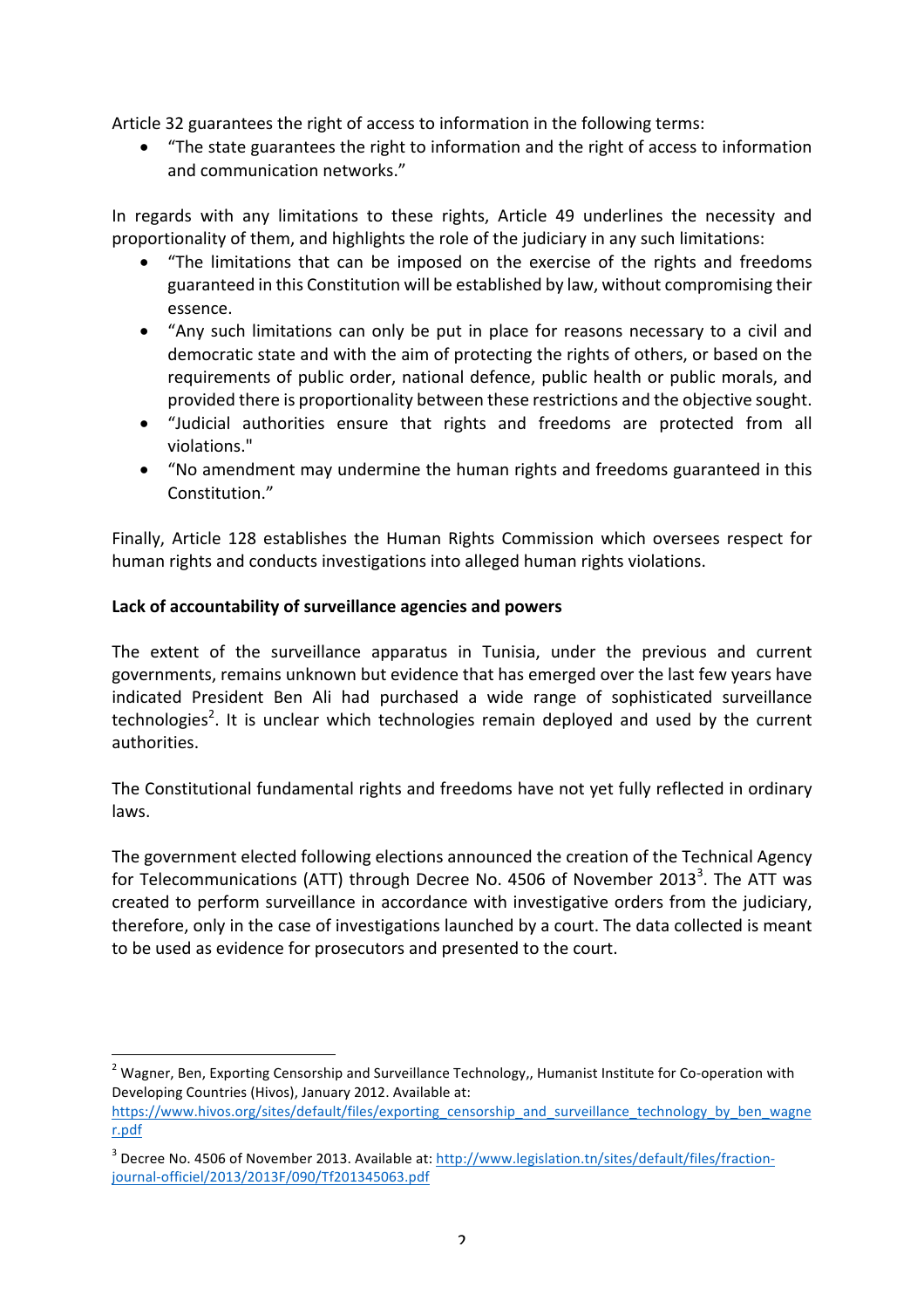The creation of the ATT raised concerns amongst human right groups who despite reassurances from interim governments feared that the policies and practices of Ben Ali would remain in place<sup>4</sup>.

In particular, the Decree No. 4506 fails to uphold ICCPR standards in some of its provisions regarding communications surveillance, including the vagueness and broad nature of ATT's mandate (particularly in light of a catch-all provision contained in Article 5, requiring the ATT to undertake "any other mission linked to its activity"), the lack of judicial supervision of its activities, since the ATT is under the control of the Ministry of Information and Telecommunications Technology and its Directors are appointed by the same Ministry.

In the last review of Tunisia under the Universal Periodic Review process, Tunisia accepted the following recommendation submitted by Liechtenstein: "6.95. Bring all legislation concerning communication surveillance in line with international human rights standards and especially recommends that all communications surveillance requires a test of necessity and proportionality"<sup>5</sup>. Privacy International welcomes this and believes that the review by the Human Rights Committee offers an opportunity for the Tunisian government to show the concrete steps taken to review and reform its legislation and practice on this issue.

### **Overly broad counter-terrorism powers**

In the wake of the terrorist attacks which struck the Bardo Museum in Tunis on 28 March 2015, a new anti-terrorism law was sent to Parliament. It was adopted without public consultations of relevant stakeholders such as the legal community.

The new law describes inter alia the legal framework for the interception and the monitoring of communications as part of a criminal investigations relating to a terrorist threat.

Human rights and privacy advocates have strongly denounced the vast powers the law has granted security forces. Amnesty International, Article 19, Avocats Sans Frontières – Belgique, REMDH, FIDH, Human Rights Watch, OMCT and the Carter Center publicly denounced the new law $^6$ .

 $4$  Abrougui, A. (2014) New Big Brother, non-existent reforms, in Global Information Society Watch 2014: Communications surveillance in the digital age, published by Association for Progressive Communications (APC) and Humanist Institute for Cooperation with Developing Countries (Hivos), p.244. Available at: https://www.giswatch.org/sites/default/fles/gisw2014\_communications\_surveillance.pdf

 $<sup>5</sup>$  Section II of the Report of the Working Group 1/HRC/36/5 - adoption in plenary 21 September 2017</sup>

 $6$  Non-privacy related concerns include: the extension of custody from 6 to 15 days for suspects of terrorism, the authorisation for hearing to take place behind closed doors with defendants unable to know the identity of the witnesses and the re-introduction of the death penalty for those judged guilty for an act of terrorism which led to a loss of lives. For more information see: www.amnesty.fr/Nos-campagnes/Liberteexpression/Actualites/Tunisie-La-loi-antiterroriste-met-en-peril-les-droits-fondamentaux-15822See: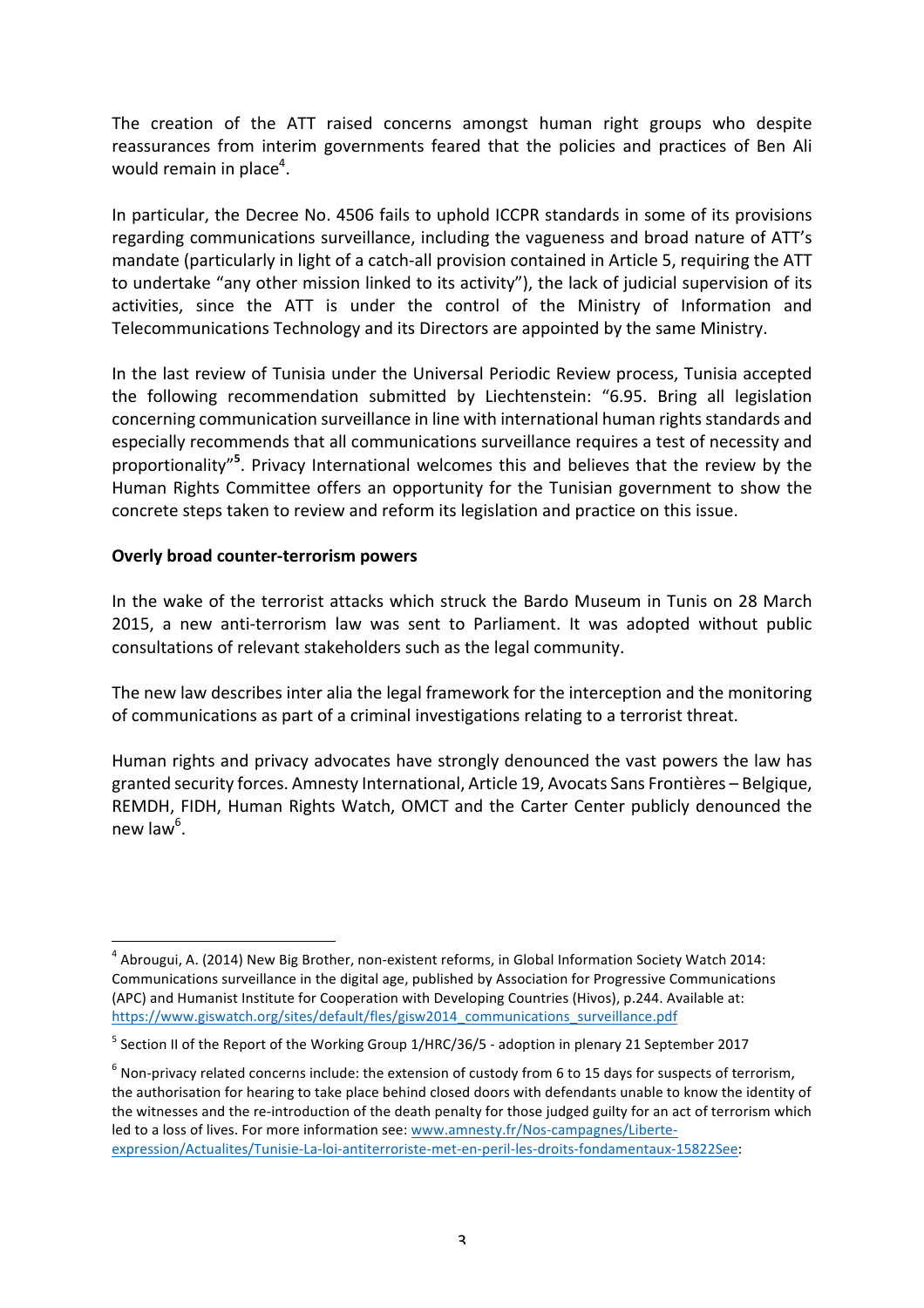A number of provisions within the law have been identified as permitting abuse of the right to privacy and other fundamental rights as a result of their broad scope. Concerns include, among others:

- A broad definition of terrorist offences "causing harm to private and public property, vital resources, infrastructures, means of transport and communication, IT systems or public services" This vagueness raises concerns of abuse which may permit the curtailment of fundamental rights and freedoms protected by international law including the right to peaceful assembly;
- The security and intelligence services are provided with extensive surveillance powers to use "special investigative techniques," which are not defined;
- The power to decide to conduct surveillance is in the hands of the state prosecutor, who are still very much linked today to the executive, instead of independent judges.

### **Obligations imposed on mobile users and Internet Service Providers**

Each mobile telephone user must present documentary evidence of his or her identity in order to purchase and activate a SIM card. SIM operators must record customer's identities, including name, surname, date of birth, address, and national identity numbers (CCIN).

Under articles 8 and 9 of the Internet Regulations, ISPs are requested to record and submit lists of their subscribers to the authorities on a monthly basis and to retain content for up to one vear.

In March 2014 in a bilateral meeting between the Ministry of Internal Affairs and the Ministry of Information and Communication Technologies, the ministries decided to revise the procedures for allocating SIM cards and strengthen requirements governing submission of supporting documents.

In July 2014, the telecommunications regulator sent an order requiring Orange Tunisia to respect the rules governing the sale of SIM cards and the conclusion of subscription contracts.

In regards with Internet Service Providers (ISP), In December 2014, Decree No. 2014-4773 was adopted to impose liability to Internet Service Providers, superseding a Decree and Regulations from 1997, which contained provisions demanding ISP's to submit a monthly list of subscribers to the authorities.

Whilst the new Decree is an improvement, it still imposes a very vague duty on ISPs to "meet the requirements of the national defence, security and public safety in accordance with the legislation and regulation in force"" and to "provide to the relevant authorities all the means necessary for the performance of his duties, in that context, the provider of Internet services shall respect the instructions of the legal, military and national security authorities".

Both mandatory SIM card registration and the obligations to provide identity of subscribers to authorities significantly interfere with the right to privacy and limit the possibility of communicating anonymously, thereby limiting the right to freedom of expression. SIM card registration,, in particular,, violates privacy in that it

limits the ability of citizens to communicate anonymously. It also facilitates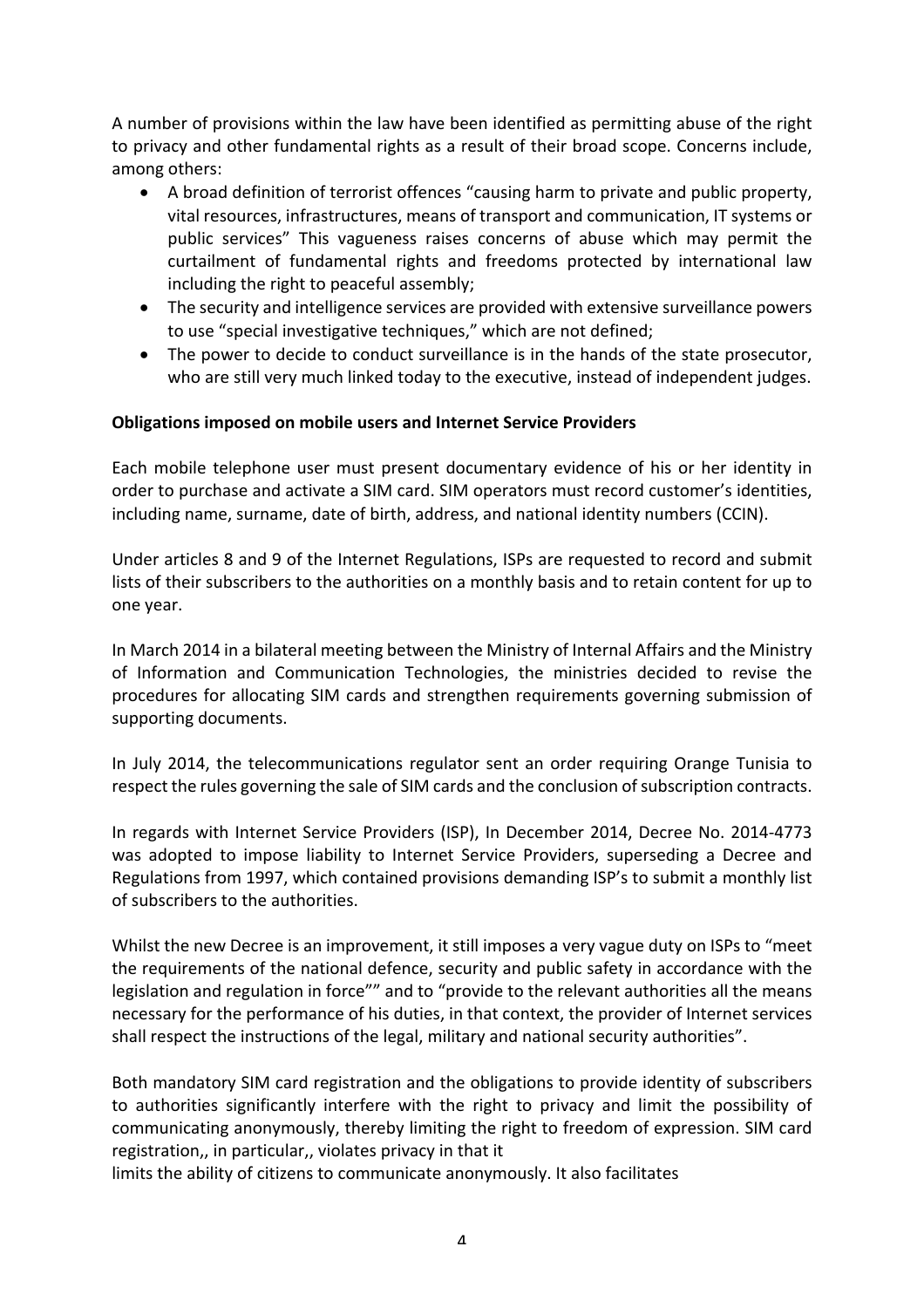the tracking and monitoring of all users by law enforcement and intelligence agencies. Research shows that SIM card registration is not a useful measure to combat criminal activity,, but actually fuels the growth of identity-related crime and black markets to those wishing to remain anonymous. $<sup>7</sup>$ </sup>

### **Limitations on encryption**

The Telecommunications Code, first enacted in 2001, details, among other provisions, the conditions and procedures pertaining to the encryption of communications ${}^{8}$ . Under the Code, the unauthorized use of means or cryptography is punishable by up to 5 years in jail. Any use of such means requires a prior permission from the Agence Nationale de Certification  $(AANC)^9$ .

Many freedom of expression and privacy advocates have called for an amendment of the law in order to decriminalize the use of encryption $^{10}$ .

As the Special Rapporteur on Freedom of Expression has noted, "Outright prohibitions on the individual use of encryption technology disproportionately restrict freedom of expression, because they deprive all online users in a particular jurisdiction of the right to carve out private space for opinion and expression $"^{11}$ .

### **National biometric ID system**

In December 2014, the Tunisian government revealed that the country was set to launch an electronic ID card and biometric passports by the end of  $2016^{12}$ . The new biometric documents (containing each a photograph and scanned fingerprints) will gradually replace the current identity papers. A bill entered the Tunisian parliament on the  $5<sup>th</sup>$  of August of 2016, and it is under review in a parliamentary commission since the  $19^{th}$  of May of  $2017^{13}$ .

 $7$  KP Donovan and AK Martin "The rise of African SIM registration: Mobility, identity, surveillance and resistance", Information Systems and Innovation Group Working Paper No. 186, London School of Economics and Political Science, London.<br><sup>8</sup> Telecommunications code available at https://internetlegislationatlas.org/#/countries/Tunisia/laws/72

 $9$  See: National Digital Certification Agency, Ministry of Communication Technologies and Digital Economy, Republic of Tunisia. Available at: http://wwww.ccertifcation.tn/

 $10$  See: Human Rights Watch, Tunisia's Repressive Laws: The Reform Agenda, 16 December 2011. Available at: https://www.hrw.org/sites/default/files/reports/tunisia11111webwcover.pdf; Article 19, Tunisia: Internet regulation, 4 April 2012. Available at: https://www.article19.org/resources.php/resource/3014/en/tunisia:internet-regulationIbid

 $11$  Report on of the UN Special rapporteur on freedom of expression, UN doc. A/HRC?29/32, 22 May 2015. Available at: http://www.ohchr.org/EN/Issues/FreedomOpinion/Pages/CallForSubmission.aspx

 $12$  La Tunisie va passer à la carte d'identité électronique et au passeport biométrique. Available at: http://www.jawharafm.net/fr/article/la-tunisie-va-passer-a-la-carte-d-identite-electronique-et-au-passeportbiometrique/90/18365

<sup>&</sup>lt;sup>13</sup> Projet de loi organique N°62/2016 amendant et complétant la loi N°27/1993 du 22 Mars 1993 relative à la carte d'identité Nationale. Available at: https://majles.marsad.tn/2014/fr/lois/57ce8ac9cf44123b7174acee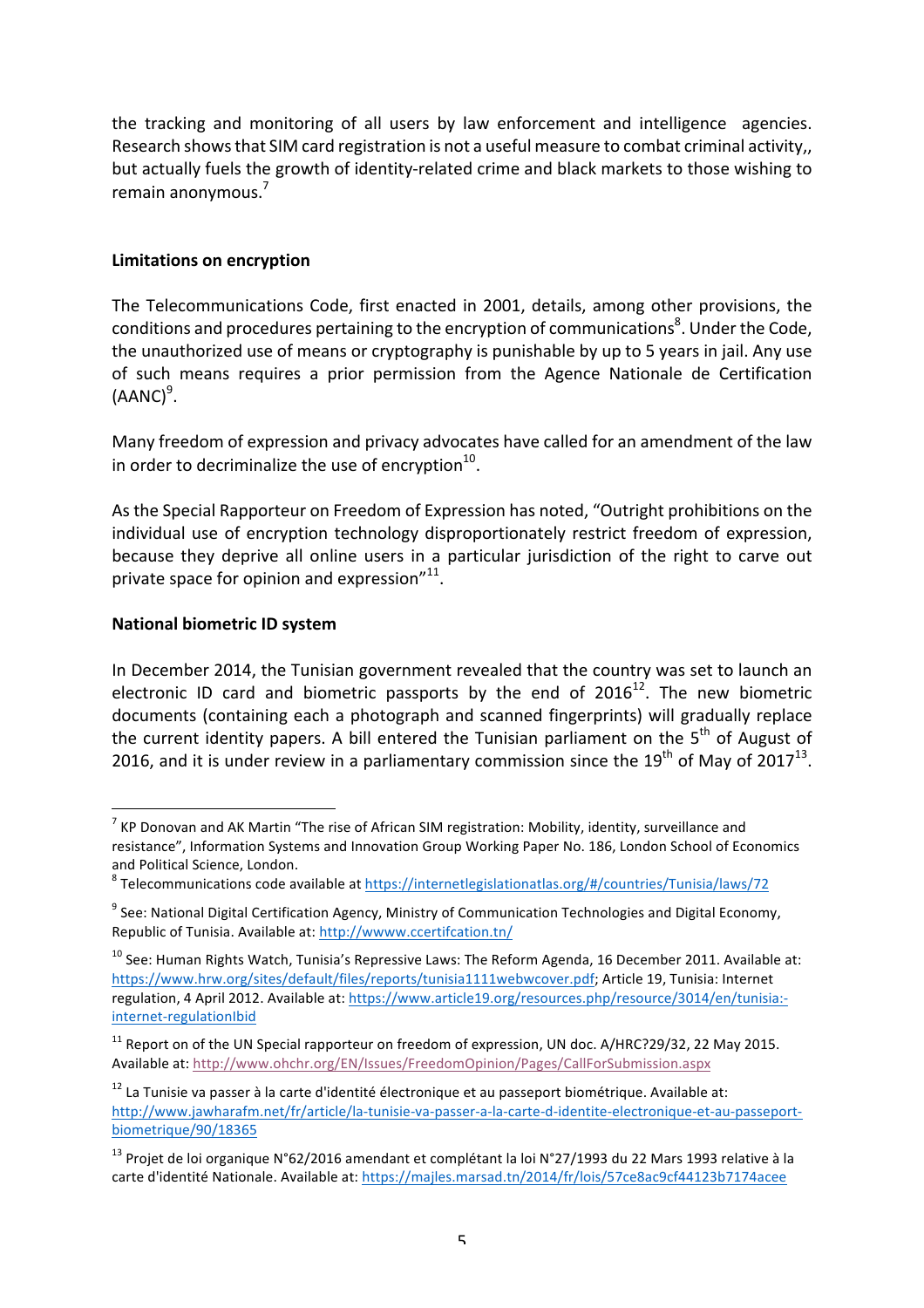Recently, the African Development Bank approved a  $E$ 71 million loan to strengthen Tunisia's public services through digitalisation, including "a digital ID system"<sup>14</sup>.

The adoption of biometric ID systems carries several risks in relation with the creation of new databases and the potential of data breaches or facilitating surveillance activities. This is particularly so in light of the inadequacy of the current data protection laws in Tunisia (noted below.)

## **Ineffective data protection framework**

The National Authority for Personal Data Protection (IINPDP) was created in 2004 through Law No.  $63^{15}$ , which established a personal data protection regime. In 2007, Decree No. 3003 defined its organization and functioning<sup>16</sup>. The law requires private data controllers to apply for authorisation from the INPDP prior to the processing of personal data or for its transfer  $abroad<sup>17</sup>$ .

The INPDP is also mandated to investigate privacy violations and report them to the government. It can also bring violators before the courts. In May 2016 in Tunis, the head of the INPDP listed some of the "most serious" violations that his institution has confronted<sup>18</sup>. They included, among other violations, the unlawful harvesting of biometric data; the unlawful installation of surveillance cameras; the illegal use of personal data by telemarketers; the "wild transfers" of personal data abroad through offshore data servers; and the unauthorized transfer of patients' medical data between healthcare providers.

Unlike the private sector, the government enjoys large exemptions with regards to the processing of personal data. The executive branch and the judicial branch are granted vast discretionary powers in matters related to "national security", and in dealing with "sensitive data".

 $14$  AfDB approves  $\epsilon$ 71.56m loan to Tunisia for digitalisation. Available at: http://www.publicfinanceinternational.org/news/2017/11/adb-approves-eu7156m-loan-tunisia-digitalisation

 $15$  Loi organique numéro 63 en date du 27 juillet 2004 portant sur la protection des données à caractère personnel. Available at: http://www.inpdp.nat.tn/ressources/loi\_2004.pdf

 $16$  Décret n° 2007-3003 du 27 novembre 2007, fixant les modalités de fonctionnement de l'instance nationale de protection des données à caractère personne. Available at: http://www.inpdp.nat.tn/ressources/decret\_3003.pdf

 $17$  Protection de la vie privée en Tunisie : la loi et les modalités de son application. Available at: https://nawaat.org/portail/2015/10/30/protection-de-la-vie-privee-en-tunisie-la-loi-et-les-modalites-de-sonapplication/

 $18$  INPDP : "La réalité de la protection des données personnelles en Tunisie et les défis à relever". Available at: https://nawaat.org/portail/2016/06/02/inpdp-la-realite-de-la-protection-des-donnees-personnelles-entunisie-et-les-defis-a-relever/